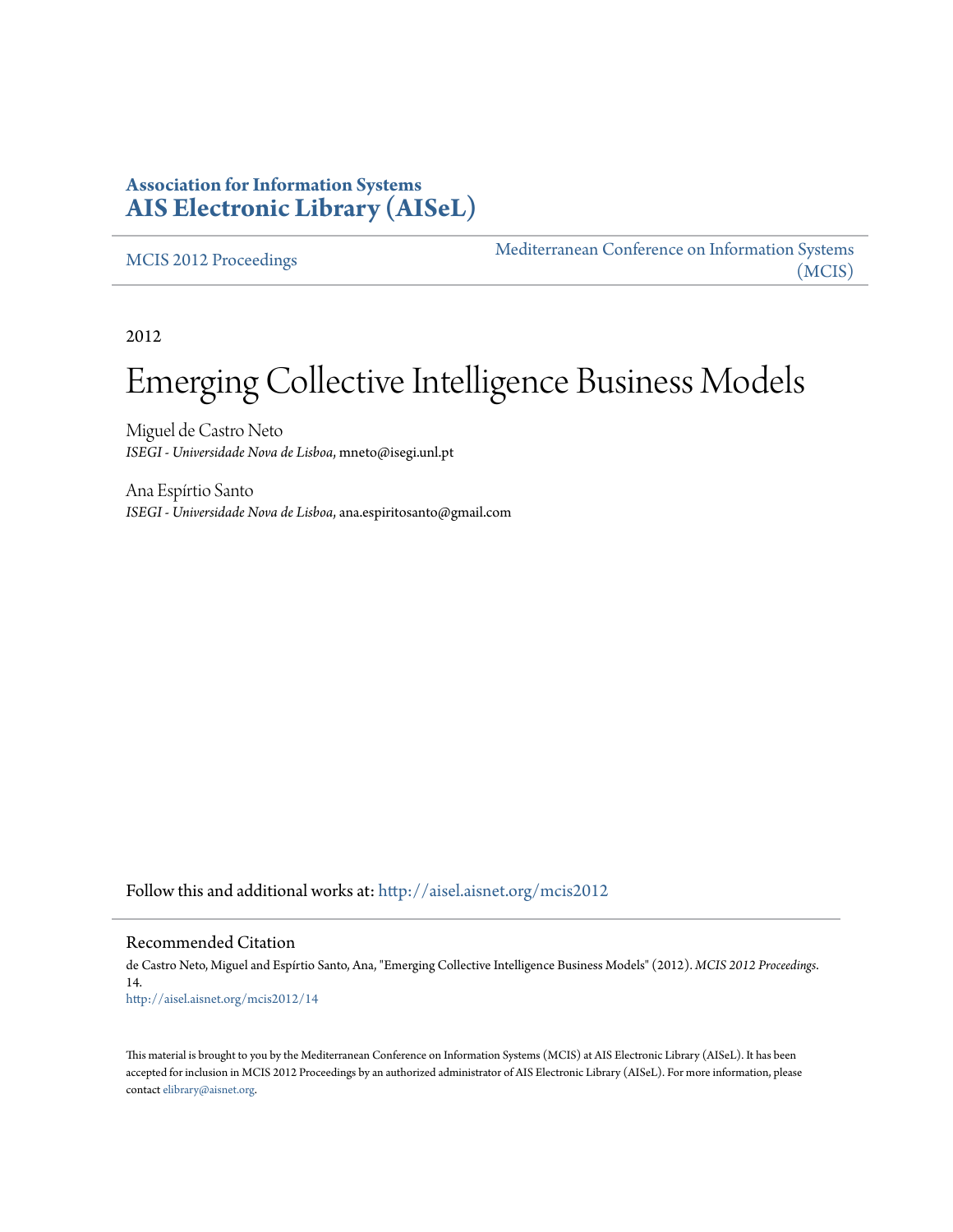## EMERGING COLLECTIVE INTELLIGENCE BUSINESS MODELS

Neto, Miguel de Castro, ISEGI, Universidade Nova de Lisboa, Campus de Campolide, 1070- 312 Lisboa, Portugal, mneto@isegi.unl.pt

Espírito Santo, Ana, ISEGI, Universidade Nova de Lisboa, Campus de Campolide, 1070-312 Lisboa, Portugal, ana.espiritosanto@gmail.com

#### Abstract

*This paper essays an approach to the emergence of new business models based in collective intelligence through the inclusion of crowdsourcing in business processes.*

*To contextualize this phenomenon, we present a brief sate of art, highlighting some key terms fundamental to understand collective intelligence and its impact in the business environment and on how organizations are changing the way they perform and produce products and services.*

*First we approach Web 2.0 and the difficulties of a scientific definition for this expression. Then we have a look into crowdsourcing boost, consequence of the new possibilities opened by Web 2.0 applications and enabled by technology evolution. Regarding Collective intelligence we give particular attention to Malone's Collective Intelligence genoma, due to the possibilities of understanding Collective Intelligence phenomenon brought by this framework into organization's business models.* 

*Then we focus on business models, particularly in the importance of new web 2.0 crowdsourcing based ones in creating value, particularly in the new trend of business processes experimentation supported by collective intelligence activities. We present collective intelligence as having the potential to generate new business models and will present examples of well-succeeded cases. Finally, we present some examples of Portuguese collective intelligence business models and derive some conclusions regarding future research challenges.*

*Keywords: Collective Intelligence, Web 2.0, Crowdsourcing, Business Models.*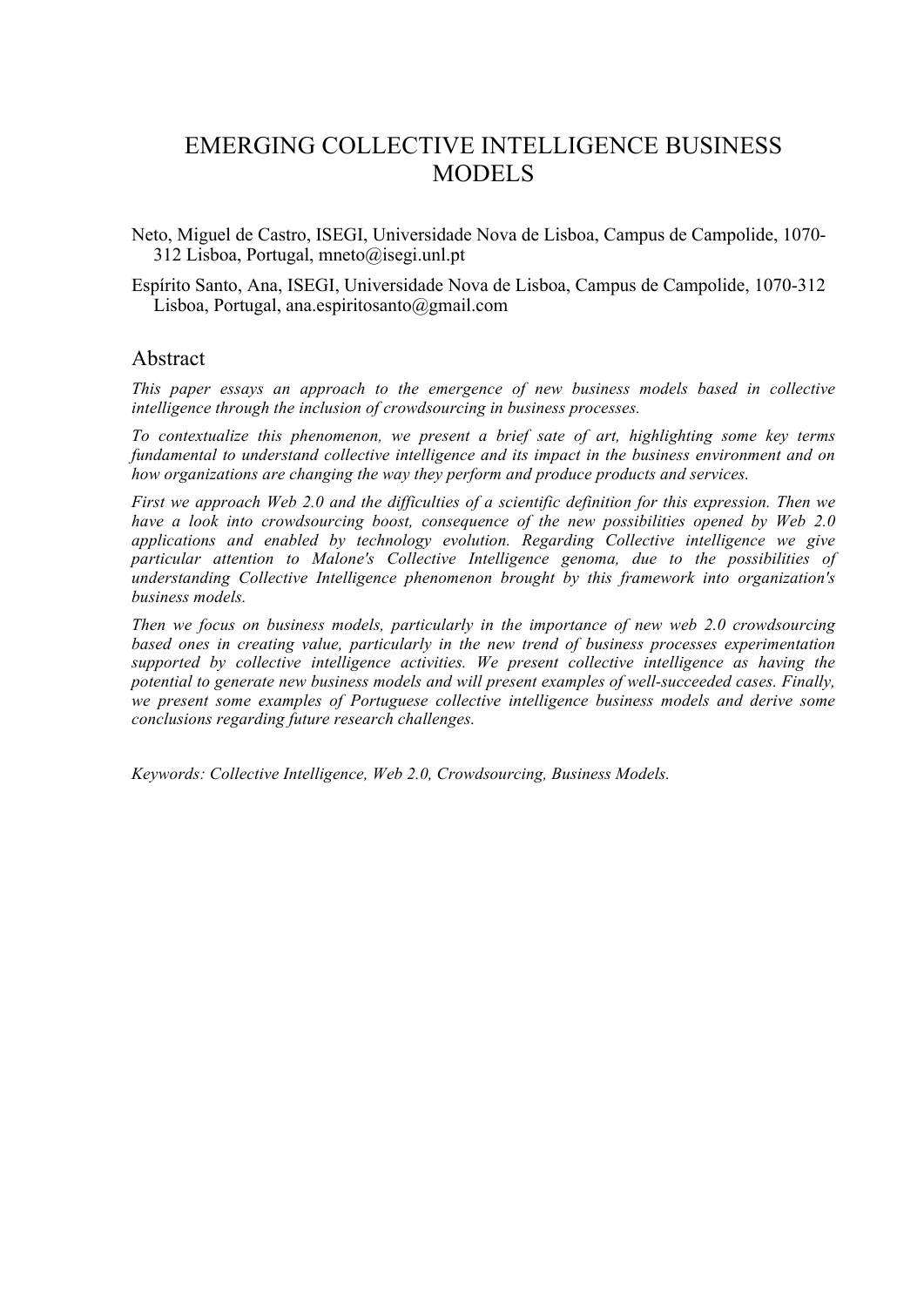## **1 WEB 2.0**

Trying to fill in the lack of a scientific definition for Web 2.0, Hoeg et al. (2006) essay an approach and define it as "the philosophy of mutually maximize the collective intelligence and added value for each participant by formalized and dynamic information sharing and creation". The expression Web 2.0 was popularized by Tim O'Reilly (O'Reilly 2005) and refers to "the business revolution in the computer industry caused by the move to the Internet as platform, and attempt to understand the rules for success of that new platform. Hoeg et al. (2006) also note that this is "mostly applied to emphasize the differences of emerging communities compared to earlier forms of online communities, encompassing various perspectives - technology, attitude, philosophy".

Web 2.0 maximizes the knowledge distributed within a group, as it reflects the knowledge of all participants and continuously adapts to changes in the environment or opinion leadership. On the other hand, Web 2.0 services are characterized by formalized interaction, as users utilize a platform to interact, through which is determined the form of interaction. Web 2.0 services are also dynamic and provide information in the broadest possible form - video, data, text content, as well as metadata, annotations or history. Finally, through Web 2.0 services information is created and then shared - this being actually one of the main distinguishing factors of Web 2.0.

Jeon et al. (2011) present six key ideas that can differentiate Web 2.0 from the previous Web generation:

- *Individual production and User Generated Content* (UGC) also called User Created Content (UCC) - the barrier to produce and create was lowered and UCC has a dramatically faster production rate and a larger individual publisher.
- *Harness the power of the crowd*: the key for 2.0 is using collective intelligence. The Internet creates the possibility and the conditions of using the contributes of several individuals.
- *Architecture of participation*: the web service will become better as the number of people who use the service increases and they are connected to each other.
- *Network effects*: The greater usage of a product and/or service benefits the existing adopters with the increasing size of the network.
- *Openness*: Sharing is a main principle of Web 2.0.

## **2 CROWDSOURCING**

The term was coined by Jeff Howe (2006a) to "describe a new Web-based business model that harnesses the creative solutions of a distributed network of individuals through what amounts to an open call for proposals." According to Howe (2006b) it's a compound of Crowd and Outsourcing referring to the outsourcing of corporate activities to an independent mass of people ("crowd").

As noted by Dawnson and Bynghall (2011), "crowdsourcing" has a long history and begun back in 1714 with a well-know example - the British Government's creation of a "Longitude Prize" for a reliable method of calculating a ship's longitude. These authors present several cases of crowdsourcing through the history to conclude that the rise of crowds and crowdsourcing in the 21st century has been dramatic, due to the above mentioned development of Internet and Web 2.0 applications. Several factors have enabled this phenomenon, such as: 1) connectivity (easy and low cost access to Internet, even in developing countries); 2) the appearance of new collaboration tools, like online services of project management, shared desktops, etc., that afford the remote working; 3) the development of crowdsourcing platforms and emergence of innovations such as hourly billing, screen monitoring, two way feedback, social feedback on competitions; 4) the awareness of the term crowdsourcing, due to the visibility it gained in the media, that enabled greater understanding of it; 5) comfort with remote work - remote work is becoming standard practice; 6) cost and efficiency pressures - all companies continually look for ways of reducing costs and seek ways to increase efficiency.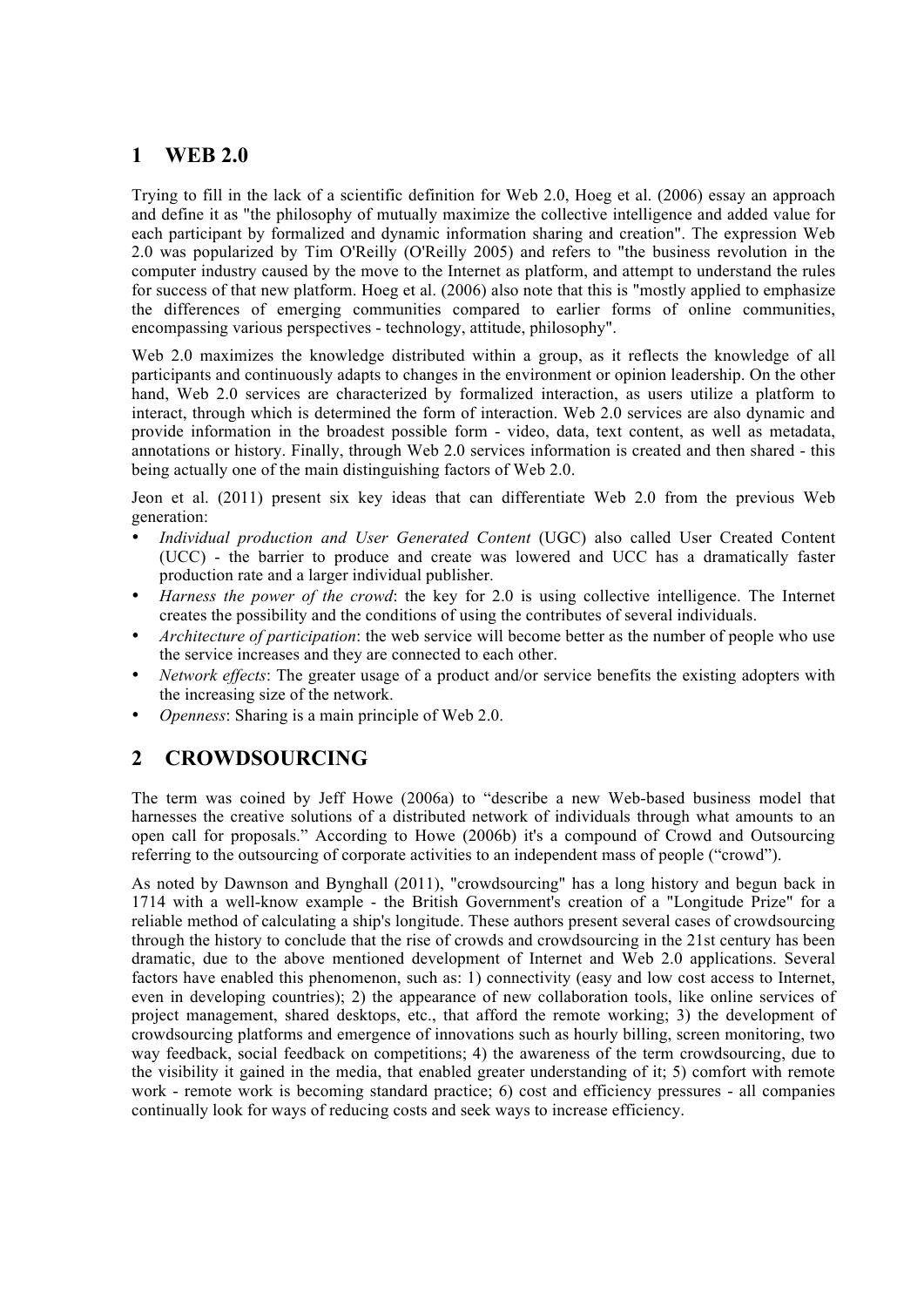Giving much better and free access to the crowd, Internet takes Crowdsourcing into a new dimension. It's becoming a popular method of gathering ideas from external sources, collecting and filtering input through Web-based tools such as blogs, wikis and structured databases.

Along with Crowdsourcing, new business models took advantage of Web 2.0 applications, such as social networking, mashups, product customization, and open market business models.

#### **2.1 Crowdourcing and related terms**

As a recent phenomenon Crowdsourcing it's sometimes confused with other concepts, namely Open Innovation, User Innovation or Open Source Software. Schenk and Guitard (2005) essayed a clarification, showing the main distinguishing marks between these concepts: although both open innovation and crowdsourcing constitute a powerful way of improving R&D processes: 1) open innovation focuses on innovation processes and Crowdsourcing not; 2) Open Innovation describes knowledge flow between firms, while Crowdsourcing establishes a connection between the firm and the crowd, large set of anonymous individuals.

Regarding User Innovation, it can be mistaken with crowdsourcing because users are anonymous individuals that can be found in the crowd; nevertheless, crowdsourcing does not suppose customer feedback in the innovation process, user innovation does. Last, Open Source Software, as crowdsourcing, relies in the idea that knowledge and competencies are distributed. The main difference between them is the fact that firms usually patent their output and Open Source Software makes use of copyleft licensing.

Brabham (2008) also focus in the distinction between Crowdsourcing and Open Source Production. According to this author, Open Source "involves allowing access to the essential elements of a product (such as source code for software) to anyone for the purpose of collaborative improvement to the existing product, with the continued transparency and free distribution of the product through the various stages of open development".

The philosophy underlying it is that many people will have a better outcome than only one. Also, this way of working is not limited by intellectual property law, and that liberty can have as result "a product that is increasingly better, developed collectively and democratically" (Brabham 2008). Nevertheless, Open Source isn't fit to the solution of all problems, namely when tangible goods are involved, that need to be produced and distributed.

In fact, as pointed out by this author, if hackers give their contribute for free, almost like one hobby, it's unlikely that people will offer free labor and contribute for the costs of producing one improved end product, or that anyone will participate in it without having a cut of profits.

Crowdsourcing, however, overcomes Open Source limitations "by providing a clear format for compensating contributors, a hybrid model that blends the transparent and democratizing elements of open source into a feasible model for doing profitable business, all facilitated through the web" (Brabham 2008). This is where new business models make their appearance since winning crowdsourced solutions have as a goal to maximize profits from the solution and get something in return. For instance, Threadless (please see below a more detailed description of this web site) receives the ideas from the crowd, but still has to take care off all chain of production related to the sell of t-shirts; in return it owns the rights of the drawings, assuring that they are not sold to any other company. Hence, Crowdsourcing gathers the quality and innovation of open source production with an appropriate business model that is viable to the production of tangible goods in a profit-oriented society.

## **3 COLLECTIVE INTELLIGENCE**

Collective Intelligence is not a new phenomenon - it has in fact been in the focus of science and research for many years. Nevertheless, the development of Web 2.0 applications and user generated content through crowdsourcing gave a new meaning and relevance to Collective Intelligence.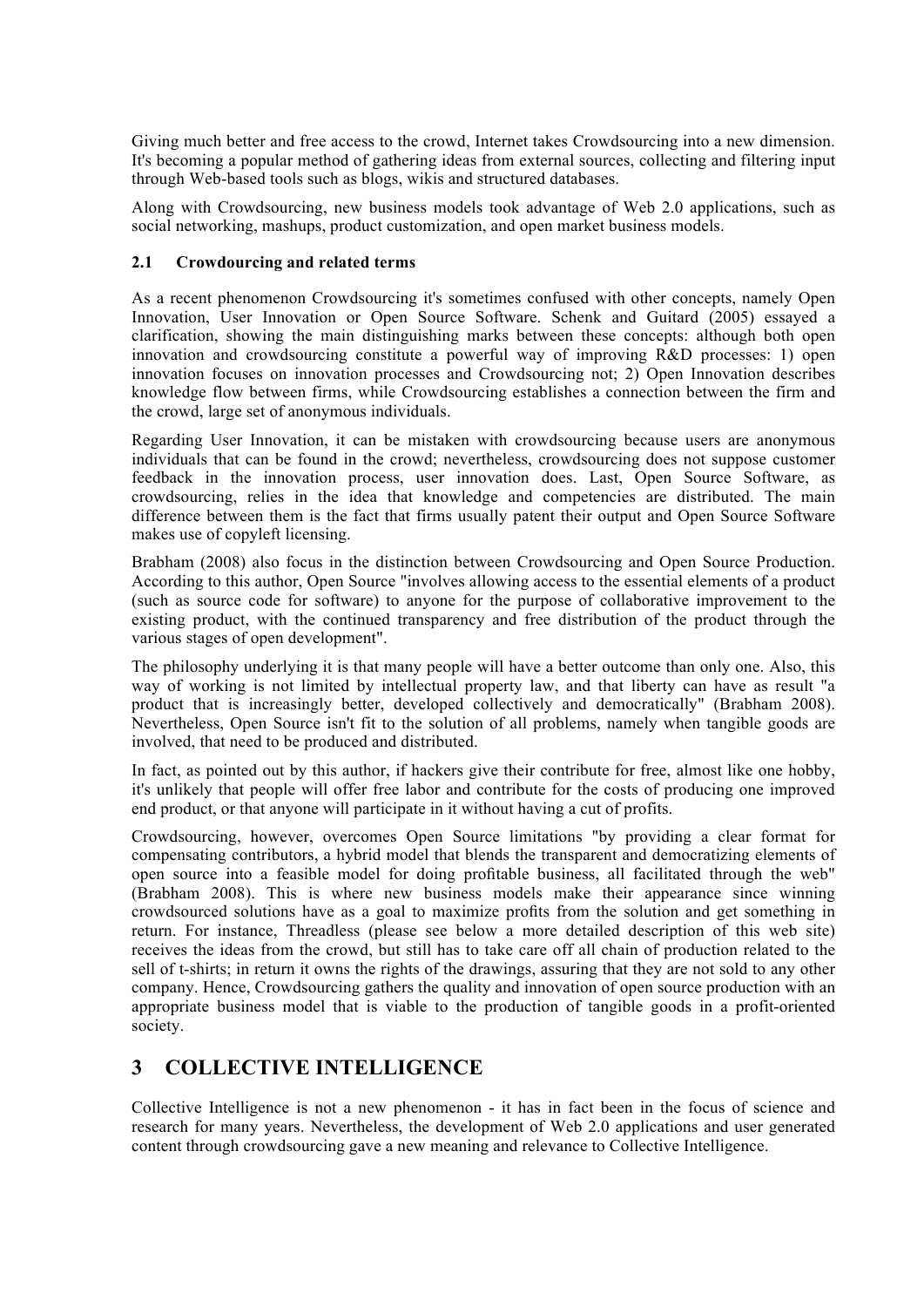The most used approach for Collective Intelligence goes back to evolutionary processes and refers to intelligence in groups, according to Leimester (2010). This author presents the example of team sports and music bands, where each group member evaluates the overall situation (the match, the play/the music), and acts accordingly to achieve the overall goal and also of animal's behavior, as animals coordinate themselves in order to achieve a common goal. Going back to the etymology of the expression, the same author remembers that:

[...] "collective" refers a group of individuals who are not required to have the same attitudes or viewpoints. Different members can reveal different perspectives and approaches, and thus leading to better explanations or solutions to a given problem. "Intelligence" refers to the ability to learn, to understand, and to adapt to an environment by using own knowledge. (Leimester 2010: 245).

The MIT Center for Collective Intelligence (http://cci.mit.edu/) combines these two terms and defines it as "groups of individuals doing things collectively that seem intelligent" (Malone et al. 2009). This Center presents a framework for identifying the underlying building blocks ("genes") that are at the heart of collective intelligence systems; the conditions under which each gene is useful, and the possibilities for combining and re-combining these genes to harness crowds effectively. Malone's framework uses two pairs of questions: "What is being accomplished? How is it being done?" and "Who is performing the task? Why are they doing it?".

The question "What is being done?" can be divided into the "create" and the "decide" gene. In the first one the actors in the system generate something new (a piece of software code, a blog entry, a T-shirt design), either by themselves or collaborating in a team; in the "decide" gene the actors evaluate and select alternatives (for example, deciding whether a new module should be included in the next release of Linux, or whether to delete a Wikipedia article).

For the question of "Who is performing the task?" there are two dominant genes: "hierarchy" and "crowd". If a task is assigned to someone from a higher position, it is called a hierarchy. If a task is carried out by (many) individuals voluntarily, without being assigned to a task, this is called a crowd and it's possible due to low cost electronic communication, which enables a much more active participation from the crowds than ever.

Furthermore, it is necessary to understand why people perform tasks, what motivates them to participate, what incentives are at work. Motivation can be a financial benefit ("money" gene), but also other motives are possible. "Glory" or recognition is at hand if participants are motivated by the desire to be recognized by peers for their contributions. The "Love" gene can take several forms: people can be motivated by their intrinsic enjoyment of an activity, by the opportunities it provides to socialize with others, or because it makes them feel they are contributing to a deeper meaning.

The final question is "How is it being done?". Many collective intelligence systems will use "hierarchy" but the innovation is on the way how crowds are used. In this case, is important to know if the crowd's contributions and decisions are made independently of each other or whether are strong dependencies between their contributions. According to this insight, four genes should be taken into account: "Collection", "Collaboration", "Individual decision" and "Group decision" genes. The two "How" genes associated with Create task are "Collection" and "Collaboration". For decide tasks, there are two categories of possible genes: "Group decision" genes and "Individual decision" genes.

Analyzing these genes allows a deeper understanding of the mechanisms and functionalities of collective intelligence and thus a better study of its potentials and areas of application. Like the genes from which individual organisms develop, these organizational genes are the core elements from which collective intelligence systems are built. The full combination of genes associated with a specific example of collective intelligence can be viewed as the "genome" of that system (Malone et al., 2009).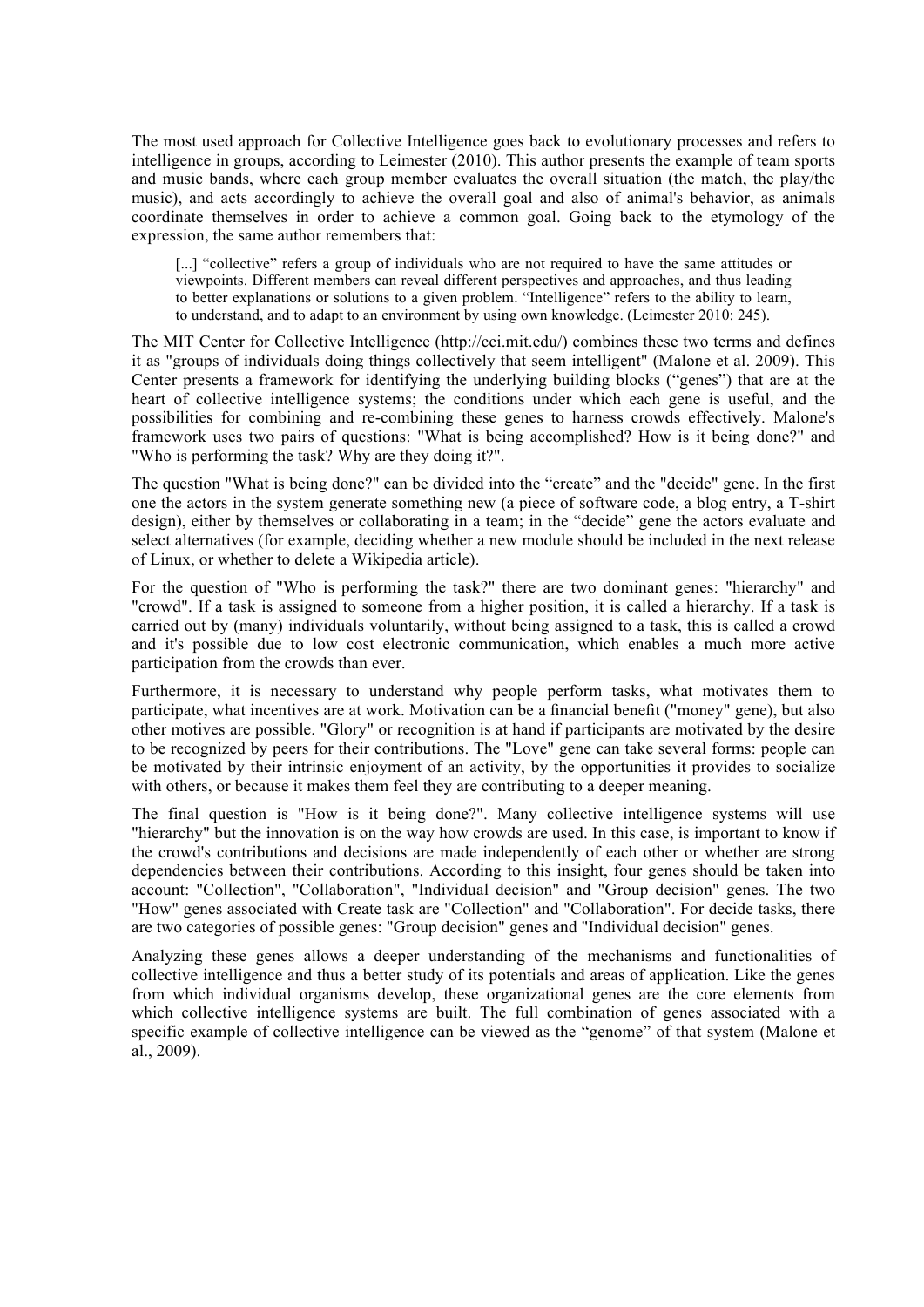| <b>EXAMPLE</b>                                     | <b>WHAT</b> |                                    | <b>WHO</b>                 | <b>WHY</b>  | <b>HOW</b>    |
|----------------------------------------------------|-------------|------------------------------------|----------------------------|-------------|---------------|
| <b>Edit existing</b><br>Wikipedia<br>article       | Create      | version of<br>New<br>article       | Crowd                      | Love, Glory | Collaboration |
|                                                    | Decide      | Whether to keep<br>current version | Crowd                      | Love, Glory | Consensus     |
| Decide what<br>Wikipedia<br>articles to<br>include | Create      | New article                        | Crowd                      | Love, Glory | Collection    |
|                                                    | Decide      | Whether to delete<br>(preliminary) | Crowd                      | Love, Glory | Voting        |
|                                                    | Decide      | Whether to delete<br>(final)       | Wikipedia<br>administrator | Love, Glory | Hierarchy     |

*Table 1. Example that shows the genes distribution for Wikipedia, considering Malone's Collective Intelligence genoma.* 

## **4 NEW BUSINESS MODELS**

The aim of the present work is to focus our analysis on how collective intelligence is shaping the way companies develop their business processes and lead them to the creation of new business models. But before approaching the new possibilities open by Web 2.0 and Collective Intelligence in companies' value chain, let's have a quick look to the meaning of the expression "business model". This is a broad term, necessarily associated with value creation. It incorporates principles from economics, entrepreneurship, finance, operations, marketing and strategy and it has as main function value creation and value capture (Pourdenhad and Baker, 2011). Slywotsky (1995) defines it as a framework in which is included "the entire system for delivering utility to customers and earning profit from that activity". The first approaches to characterize generic business models included value proposition, market segmentation, value chain, revenue generation, and competitive strategy. A business model articulates the logic, the data, and other evidence that support a value proposition for the customer, and a viable structure of revenue and costs for the enterprise delivering that value (Teece, 2010). According to this author, it's about the benefit the enterprise will deliver to customers, how it will organize to do so, and how it will capture a portion of this in revenues.

Walter and Back (12) noted that it's also relevant to consider the factor "collaboration" within the business model definition since a business model describes ways of creating value for customers and the way business turns market opportunities into profit through sets of actors, activities and collaborations. In effect, the factor collaboration is crucial to the business model innovation that we are watching in the Web 2.0 era through the use of collective intelligence in business processes.

Traditionally, organizations would invest in product development, increase consumer insights or try to grow by acquisition. Nowadays, instead of investing time and money in research and development of specialized resources, facilities and infrastructures, companies tend to benefit of all new possibilities brought by Web 2.0 and use it as a source of future competitive advantage. The exploration of alternative value creation approaches through business model experimentation has advantages - it lowers the risk of taking the wrong decisions and highlights potential new competitors. Sure enough, business model innovation shows up more and more as an alternative or complement to product or process innovation (Amit, R. and Zott, C. 2012). Innovation is indeed a path for value creation; the difficulty is to put it in place methodologically.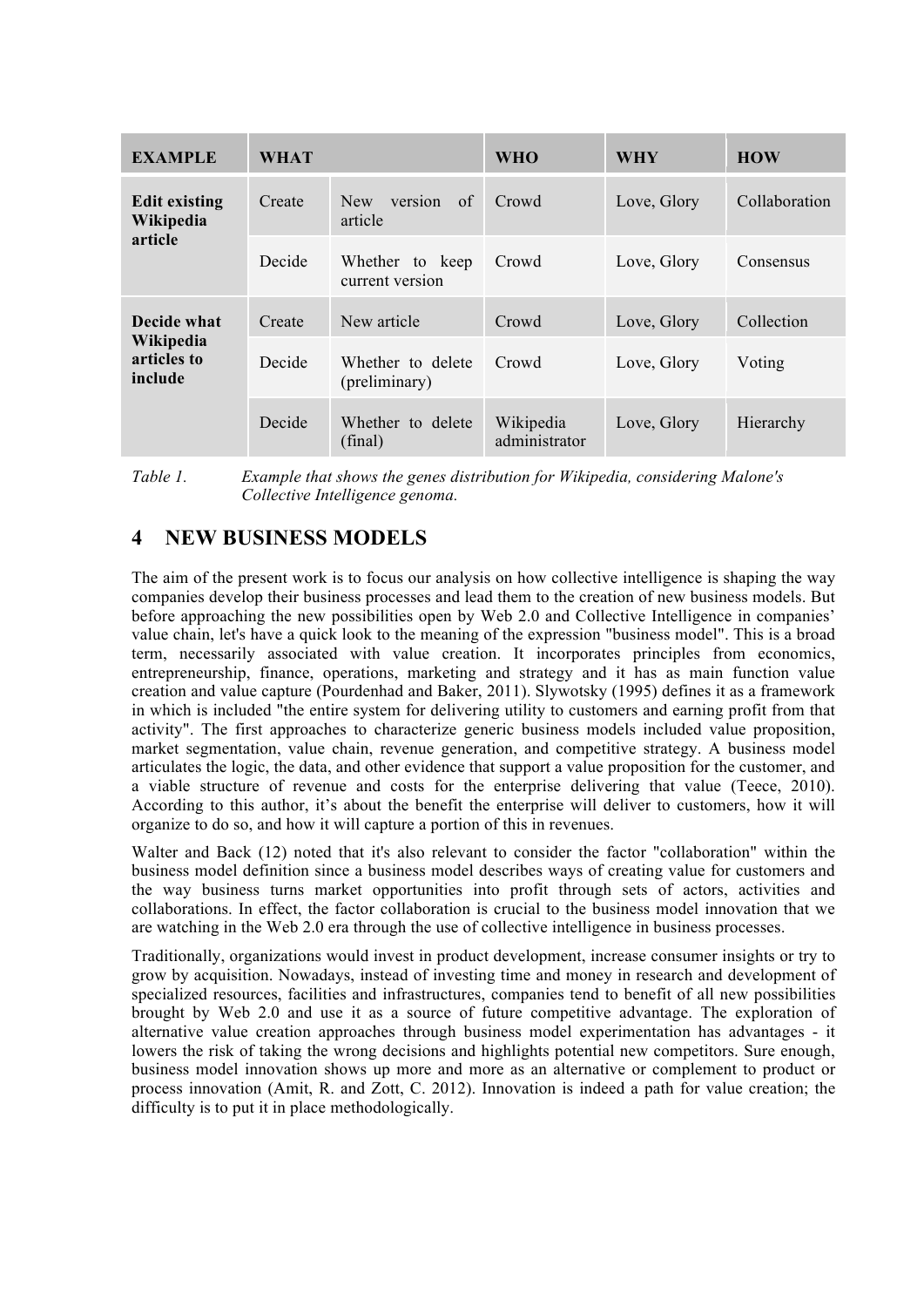In our perspective there is a growing potential for the integration of collective intelligence processes that extend beyond the organizations traditional boundaries in the way they organize to deliver value which can be translated in new business models.

In fact, the company's new business models made possible by collective intelligence processes will impact and determine the way the organization will or not succeed, and, as a consequence, "an unexceptional innovation with a superior business model may prove more profitable than a superior innovation with an unexceptional business model" (Pourdenhad and Baker 2010).

#### **4.1 Collective Intelligence Examples**

We believe that companies can enhance their efficiency and effectiveness through the adoption of collective intelligence and its integration in new business models. Collective Intelligence has the potential to increase the corporation's value chain, as it serves the same purpose as outsourcing, but lowers the financial risks, increases flexibility, allows broader access to talent and ideas, reduces costs, increases capabilities and reduces time to market. Therefore, there are several examples of organizations effectively using crowdsourcing to either create or extract value from markets by implementing innovative products and services based on collective input.

Wikipedia, a early adopter of this approach, it's a well know web page that offers a "open content" encyclopedia (www.wikipedia.org). Anyone can add or change anything at any time and frequent contributors watch recent changes to undo or correct errors.

Amazon's Mechanical Turk (http://www.mturk.com/) it's a crowdsourcing market place run by Amazon.com. In this market place, businesses can request human intelligence tasks (HITs - tasks which computers can't perform or have difficulties to do so, like identifying music in CDs, or selecting a pizza store amongst different photos) and the Mechanical turk provides a workforce that can complete HITs for a monetary fee, usually very low.

Threadless.com (http://www.threadless.com) is a company that uses crowdsourced design to create tshirts which it then sells to customers. Once members join the community, they can design, vote, chat with other users, and purchase the t-shirt products created by others. If a user chooses to participate in the design process, he can download a template to use with commercially available design software such as Adobe Illustrator and upload a completed design. Meanwhile, all users on the site have the ability to rate and critique the contributed designs and, ultimately, select weekly "winners" who are paid each time their design is reprinted. In return, Threadless.com owns the design and earns a significant profit in the process. Threadless.com sold more than \$30 million in T-shirts in 2009 - with a 30 percent profit margin and the revenue growth is approximately 200 percent per year, with no help from professional designers, advertising, modeling agencies or a sales force (Small Business Trends, 2011).

Collective Intelligence is also being applied in the field of corporate research and development. One example is InnoCentive, originally founded by pharmaceutical company Eli Lilly as a research venture. InnoCentive allows companies (called "seekers") to offer financial rewards to external innovators by anonymously posting challenges to its community of experts. When large companies such as Proctor & Gamble, Dow, BASF and others become stumped by a perplexing research problem, they can get access to InnoCentive's global network of over 100,000 experts who submit solutions in the hopes of being selected as the winning proposal. InnoCentive 'enables scientists to receive professional recognition and financial award for solving R&D challenges', while it simultaneously 'enables companies to tap into the talents of a global scientific community for innovative solutions to tough R&D problems (Brabham 2008).

## **5 WHAT'S NEW IN PORTUGAL**

The present work is a first step of a new research line the authors are developing with the specific goal of getting a deeper understanding on how collective intelligence is generating new business models that change Portuguese companies business processes through the use of collective intelligence. In that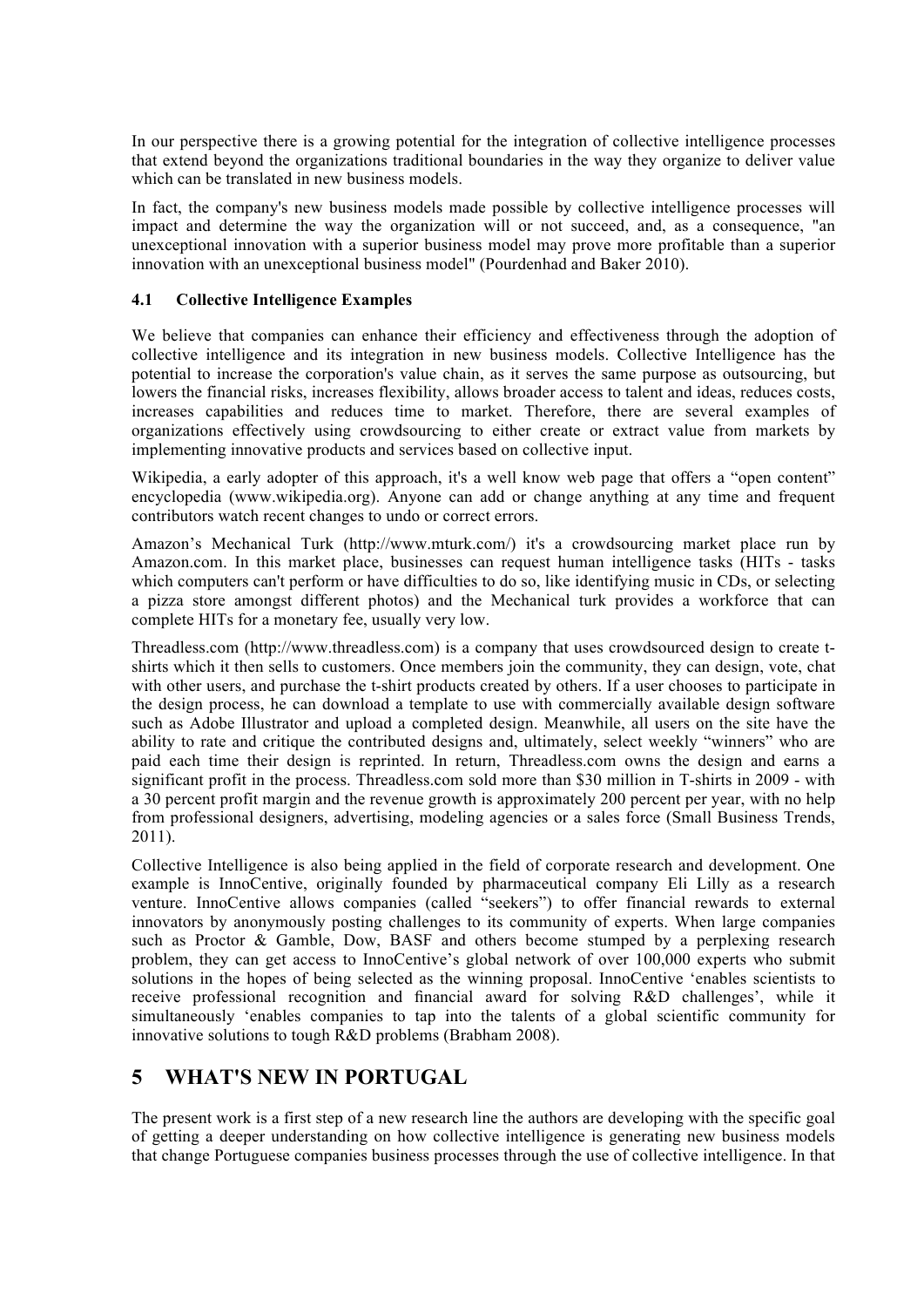sense and although we have not done yet an exhaustive identification of such business models in the Portuguese reality, we have already identified some very interesting examples for the time being focused on open innovation that support our initiative and which we present here.

#### **5.1 EDP Inovação "Co-Creation"**

The Innovation group of Portuguese electricity company EDP, nowadays a global player in the energy field, in an effort of incorporating collective intelligence in their innovation processes in an openinnovation approach has launched the Co Creation site (http://cocreation.pt). According to the site "Co-creation is about exchanging ideas, sharing knowledge and working together. To support this collaborative activity, nothing better than a social network platform. Here, you will find people and companies, discussing and working on relevant themes to the Energy Sector, namely: Smart Grids; Electric Mobility; Energy Efficiency; Offshore Energy; Solar Energy; and Proccesses & IT."

Through this platform EDP Inovação invites everyone who has a creative and innovative idea, whether concerning a new technology or a business proposal to join this co-creation platform. Besides presenting the ongoing projects, the website gives the opportunity for the submission of ideas for new products and services, but more interesting, it presents challenges to be solved by the community. Any eventual partnership resulting from the submission of any idea, project, initiative, work, creation or invention to EDP Group that may eventually be accepted will be established and formalized by direct and personal contact in the terms defined by the parties involved.

#### **5.2 PT "TalentocomFibra"**

Portugal Telecom (PT) is a global telecommunications operator and a Portuguese leader in fixed, mobile, multimedia, data and corporate solutions. The Talent Challenge Fiber (TalentocomFibra http://www.talentocomfibra.telecom.pt/) is an initiative of the PT directed at university masters and post-graduation students which rewards who presents the best proposals for innovation in response to the challenge "Create a new PT product" in the areas of mobile (TMN), television (MEO), Internet (SAPO), and others.

The selection and decision of the best proposals follows several steps beginning by a crowdsourcing voting procedure where the 200 hundred most voted go ahead and are evaluated by the Talent Challenge Fiber accompanying committee who chooses the best 50 which are evaluated by a PT group of experts (iTeam) resulting in a short list of 5 proposals. Finally this 10 proposals will be presented to PT Administration Board and the best one selected. The winner(s) of the challenge are integrated in a PT Trainee Program and prizes (mobile phones, communication vouchers, etc.) are awarded to the best 50 proposals.

#### **5.3 Innocrowd**

Innocrowd, a young Portuguese start-up (https://inocrowd.com), follows the presented above InnoCentive model by allowing companies or organizations (also called "seekers") to offer financial rewards to external innovators by posting challenges to its community of experts. The idea is to offer a prize-based open innovation platform, increasing client's competitiveness. In Innocrowd's webpage the challenges present a deadline and the associated fee. Solvers can then apply and submit solutions. If the proposed solution is selected by the seeker, a pre-determined fee will be paid to the solver by the seeker. The intellectual Property (IP) of the solutions selected by the solvers, whenever applicable, is transferred to the seeker.

## **6 CONCLUSION**

In 2010, Malone et al. compared the changes that are happening in business with the change to democracy in governments: *We are in the early stages of an increase in human freedom in business… that may be as important as the change to democracies has been for governments.*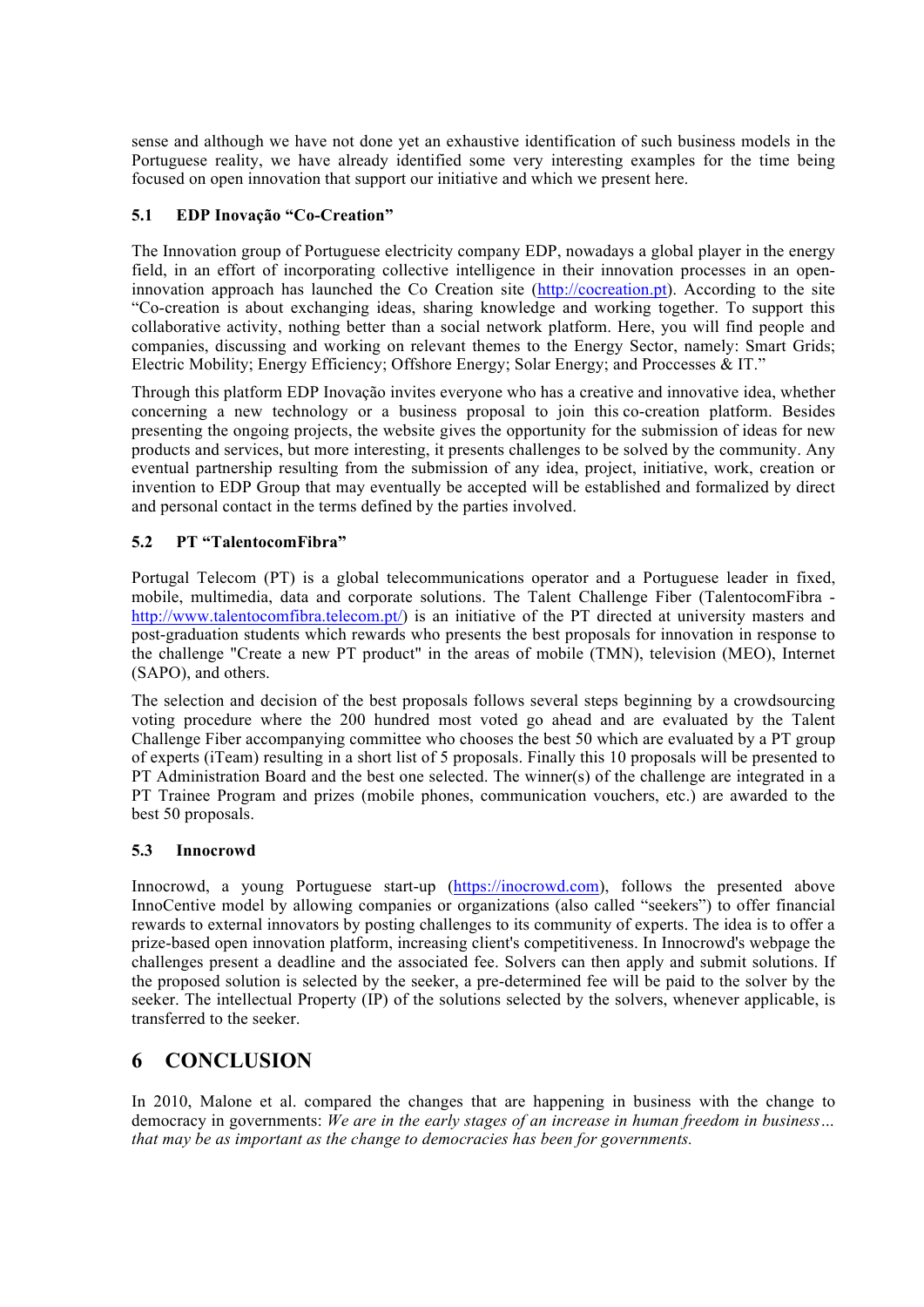In effect, it is interesting to note that the ways societies have been organized throughout history reveal a remarkably simple pattern that foreshadows how businesses are now changing. Actually, according to this author, a lot of societies developed from bands (independent), to kingdoms (centralized) and then to democracies (decentralized), which is comparable to businesses evolution: small and independent businesses trend progressed to centralized corporate hierarchies and now to decentralized networking.

This new reality is strongly supported by technology which created the opportunity for organizations to have the benefits of size - economies of scale and knowledge – and at the same time take advantage of the human benefits usually present in the small ones - freedom, creativity, motivation, and flexibility.

The diffusion of simple and easy-to-use technologies enabled users to interact and design web applications without programming skills and had, as a result, the creation of vast amounts of user generated content. Users are now able to engage themselves more critically and more directly in activities on the Web, providing them with collective power. The development of Web 2.0 enabled a new paradigm - instead of trying to improve the productivity or decisions making of individual users, Web 2.0 applications are evolving and starting to be more focused in harnessing the intelligence of groups of people in the organizational context to enable new business models, greater productivity and better decisions. This development creates new challenges and brings new potentials for companies to improve their creativity and innovation capabilities to develop new ways of organizing their business processes and to create new products and services.

In Portugal we are now witnessing the appearance of organizations that take advantage of crowdsourcing to create new collective intelligence genomes, and although some interesting examples are already in place, there is still a huge potential for evolution. Quoting Leimester (2010), the challenge is to understand how to unleash the vastly unused knowledge or experience of their employees, customers, or partners, and thus leveraging their inherent collective intelligence. This will definitely takes business into another level and will certainly lead to new and challenging business models yet unknown.

### References

Amit, R. and Zott, C. (2012). Creating Value Through Business Model Innovation.

http://sloanreview.mit.edu/the-magazine/2012-spring/53310/creating-value-through-business-modelinnovation/

- Brabham, D. C. (2008). Crowdsourcing as a Model for Problem Solving. An Introduction and Cases. Convergence: The International Journal of Research into New Media Technologies, Sage Publications, London, Los Angeles, New Delhi and Singapore, Vol 14(1): 75–90
- Hoegg, R. et al. (2006). Overview of business models for Web 2.0 communities, In: Proceedings of GeNeMe 2006, Dresden, Sweden. 23-37.
- Howe, Jeff (2006a). The Rise of Crowdsourcing, Wired, Issue 14.06 June 2006.
- Howe, Jeff (2006b). Crowdsourcing: A Definition. Blog. *Crowdsourcing*, June 2, 2006.

http://crowdsourcing.typepad.com/cs/2006/06/crowdsourcing\_a.html.

- Jeon, S., Tae Kim, S. and Hyun Lee, D. (2011), Web 2.0 business models and value creation. International Journal of Information and Decision Sciences, 3 (1), 70-84.
- Leimeister, J. M. (2010). Collective Intelligence. Business & Information Systems Engineering, 4, 245-248.
- Malone T., Laubacher R., Dellarocas C. (2009), Harnessing Crowds: Mapping the Genome of Collective Intelligence. Working Paper No. 2009-001*.* MIT Sloan School of Management*.*
- Malone T., Laubacher R., Dellarocas C. (2010), The Collective Intelligence Genome, MIT Sloan Management Review, Spring 2010 Issue, Volume 51 Issue 3.
- O'Reilly, Tim (2005). What Is Web 2.0. Design Patterns and Business Models for the Next Generation of Software. http://oreilly.com/web2/archive/what-is-web-20.html